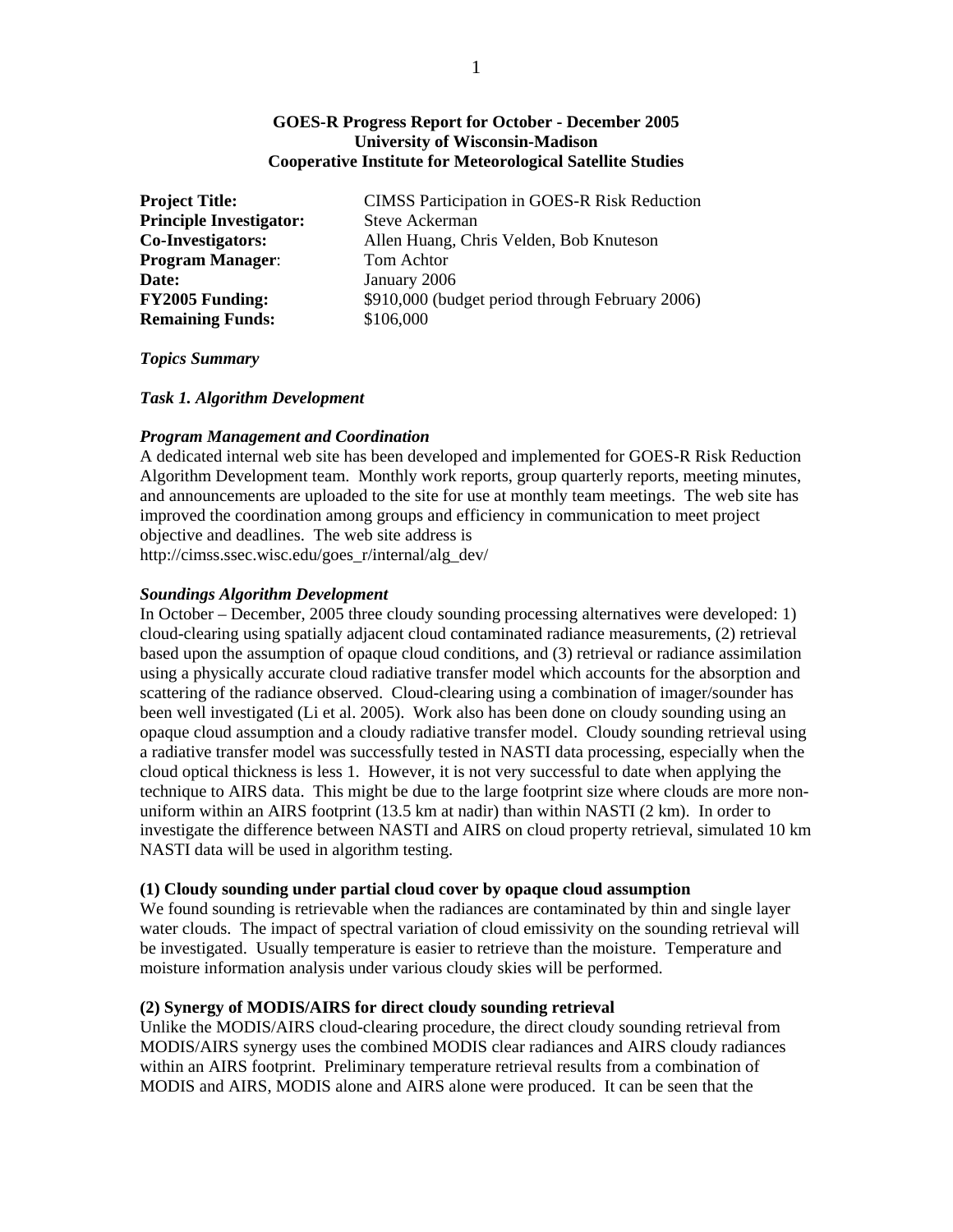boundary layer is contaminated by clouds in AIRS cloudy sounding, with MODIS clear radiances, the boundary layer sounding is much improved.

## **(3) MODIS/AIRS cloud-clearing with angle effects taken into accounts**

There are two ways to take into account the viewing angle effects in MODIS/AIRS cloudclearing: (a) angle correction; and (b) using only along-track footprints. We found view angle correction is not a reliable way because the brightness temperature (BT) bias between a pair of footprints due to view angle is largely dependent on moisture . Since the moisture is highly variable spatially, it is difficult to estimate a universal BT bias for angle correction. Therefore the along track footprints are preferred in cloud-clearing. Using along track footprints in cloudclearing will reduce the yield of successful cloud-clearing footprints by approximately 5 %. For example, one case study shows the cloud-clearing successful rate is 15% (of all granule footprints) using along track footprints only, while that the successful rate is 20% when all the 9 footprints are used in the cloud-clearing. According to this study, the BT difference due to angle is small when the viewing angle is less than 30 degrees. Therefore, for a given AIRS footprint under partial cloud cover, it's 8 surrounding footprints can be used for cloud-clearing when the viewing angle is less than 30 degree, while only 2 along-track footprints should be used in cloudclearing when the view angle is greater than 30 degrees.

In addition, handling surface pressure in regression was also investigated. Two ways of handling surface pressure in regression are: (a) regression is based on surface pressure classification, and (b) regression uses the surface pressure as additional predictor. Our study shows that using surface pressure as predictor performs better in the moisture retrieval.

## *Surface Emissivity Study & Modeling*

In the last quarter, we have made progress toward an improved global emissivity database. The original inflection point/baseline fit approach is suitable for moderate spectral resolution applications; however there is limited information between the 8 inflection point wavelengths. A new approach that uses a principal component analysis (PCA) will allow for high spectral resolution. In the past three months, we have derived a new global gridded (0.05 degree spatial resolution), high spectral resolution emissivity database for 12 months. The approach is outlined below and is one of two methods based on PCA that we are currently investigating.

From the UCSB Emissivity Library (Dr. Zhengming Wan) and the JPL Aster Spectral Library, we selected 322 high spectral laboratory measurements and resampled them into 413 wavenumbers with resolution  $5cm^{-1}$ . It was determined that 26 principal components are needed to explain the spectral variance to 0.999. Using the 26 PC's with randomly generated coefficients, 5000 simulated emissivity spectra were derived. The laboratory measurements were convolved with the MODIS spectral response functions beforehand. Then a least squares method was employed to find the simulated spectra that best matches the MOD11 emissivity at the 6 MOD11 wavelengths at each of the MOD11 latitude/longitude points (0.05 degree resolution). A comparison of the emissivity spectra at two global sites (SGP ARM site and a Sahara desert site) between this new database and the earlier, inflection point/baseline fit database was analyzed.. Two regions, one between 5 and 6 microns and the other between 9 and 10 microns, need more attention. We expect that over these spectral regions we will get better results by using our third PCA/MOD11 regression method, which we are currently working on.

# *NWP Modeling for Geostationary hyperspectral resolution measurement simulation*

During this quarter we are continuing to use the WRF model (ARW core) to generate a simulated atmospheric profile dataset for a case study referred to as the "FULLDISK" simulation. This simulation contains a single 1580 x 1830 grid point domain with 8-km horizontal grid spacing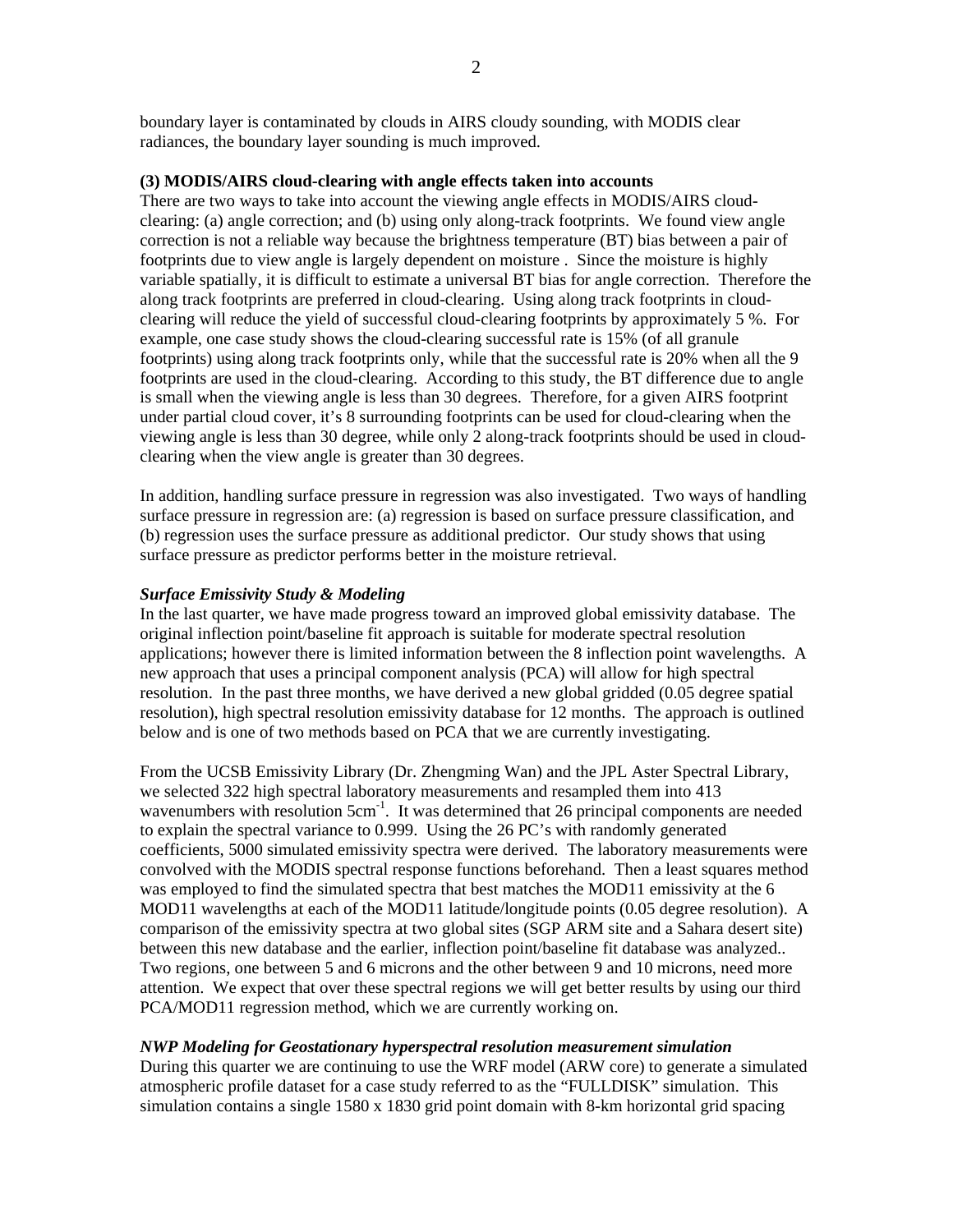that nearly covers the entire geographical region to be observed by GOES-R. The domain extends from the southern tip of South America northward into southern Canada with an eastwest distance of  $\sim$ 110 $^{\circ}$  degrees longitude. A dataset with 40-minute temporal resolution was generated for a 24-hour period during the simulation. A webpage containing a brief description of the WRF model simulation and gif images of various simulated and derived atmospheric fields has been constructed for the FULLDISK simulation. The webpage address is: http://www.ssec.wisc.edu/~jasono/muri/fulldisk/index.html .

Another task is to finish writing a journal article documenting the numerical modeling work performed at SSEC/CIMSS in support of forward model and retrieval algorithm development. The article describes how sophisticated mesoscale models, such as the MM5 and WRF, have been used to generate simulated atmospheric profile datasets with fine horizontal and vertical resolution. Model results from two prior case study simulations are presented. Representative examples illustrating the use of the simulated datasets, such as the generation of simulated TOA radiances, temperature and water vapor profiles, and atmospheric motion vectors are also included.

In an effort to better parameterize cloud microphysical processes in the WRF model, a recently developed double-moment microphysics scheme is being evaluated for use in future model simulations. This scheme, referred to as the Seifert and Beheng scheme, explicitly predicts the mixing ratios and total number concentrations for five microphysical species, including cloud water, rain water, cloud ice, snow, and rimed snow (graupel). It is anticipated that this scheme will be employed for several of our future model simulations.

The NCEP version of the WRF model (known as the NMM core) was released in November 2005. Numerous compilation issues were addressed before being able to successfully compile the WRF-NMM SI (standard initialization) and the WRF-NMM model. Test simulations using the WRF-NMM model will be run in early 2006 in order to evaluate the performance of the model.

## *Cloudy Fast Forward Model Development*

In the last quarter four major tasks were conducted:

## **1. Develop reference models for the evaluation of fast model performance**

Efforts were studies on ways to speed up reference model calculations by reducing the spectral resolution of (i.e., convolving) LBL gas optical depths. Results are encouraging:

- We have integrated the SOI model into the LBLDIS framework to allow direct comparisons with DISORT (which is the reference model used in LBLDIS).
- We have performed comparisons in clear sky between two reference models, LBLDIS and RTX model. At the highest spectral resolution, agreement was < 0.05 K. Also code was written to input Ping Yang's scattering databases into RTX and preliminary comparisons were done between LBLDIS and RTX in cloudy conditions.

### **2. Fast models improvement**

• The cloud group agreed to compare two fast radiative transfer models, FIRTM2 (or twolayer model) and SOI model, in cloudy conditions. Analysis code was written that imports data cube files produced from WRF simulations, which are the source of atmospheric and cloud profiles for the comparison. In addition, the group leader has significantly reworked the FPLOD and FIRTM2 code (see below). The comparisons are on hold until Ping Yang completes the new reflection/transmission lookup databases for FIRTM2.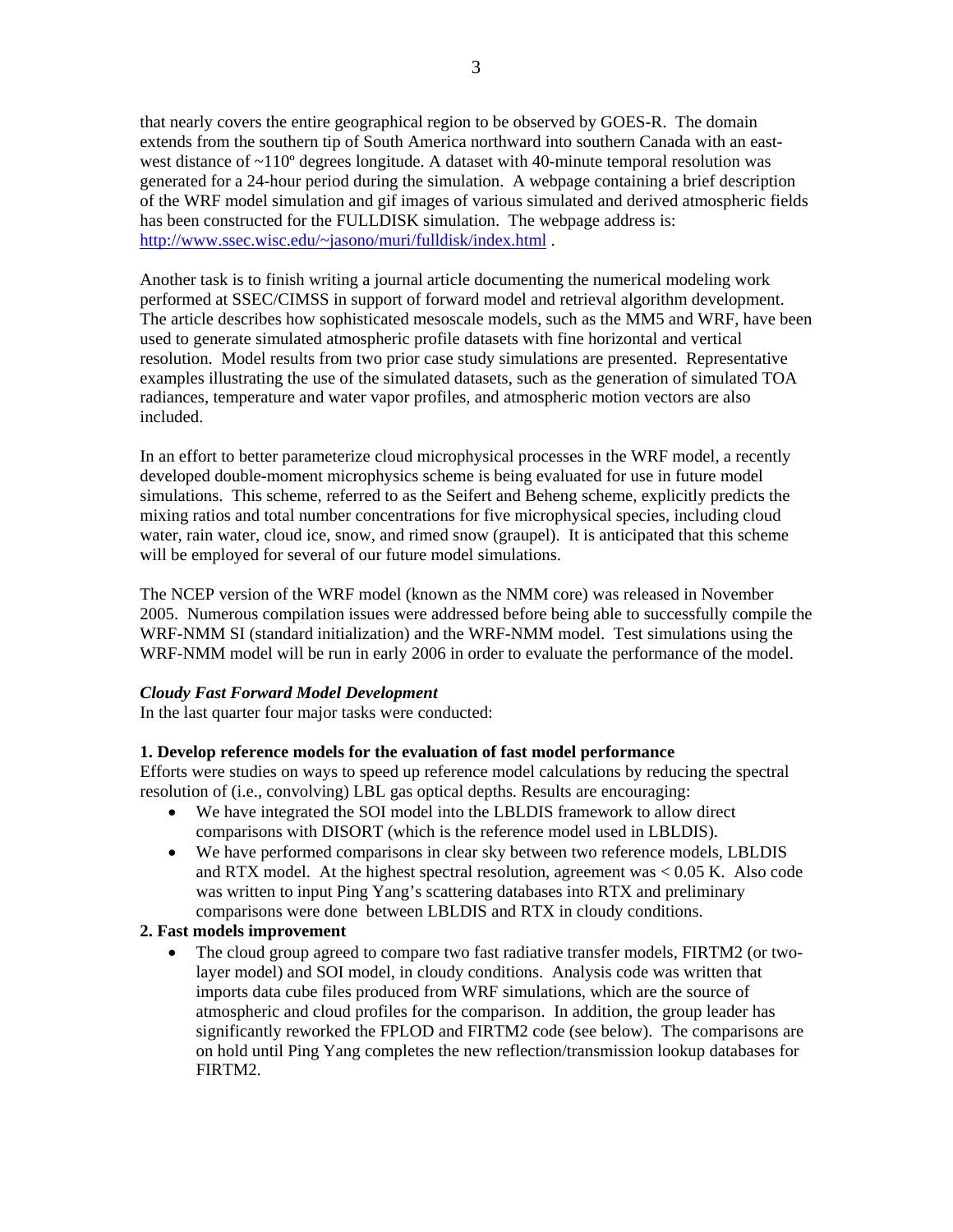- We have improved the source function integration in FIRTM2 by replacing it with the method used in the SOI model, which is superior in areas of strong absorption. In clear sky, agreement between the models is  $< 10^{-4}$  K.
- In a parallel effort, clear sky brightness temperature spectra from FIRTM2 (old code) was compared with LBLRTM and LBLDIS. Results will be presented in the upcoming AMS annual meeting.

# **3. Software development**

- We are preparing for the integration of code into the CRTM standard by converting the fast model code to F95 while at the same time establishing a coding standard. Both FPLOD and FIRTM2 have been ported into F95 code. The code was simplified and generalized (FIRTM2 can now accept LBL data) and the coefficient and lookup databases are now loaded into memory.
- The tangent linear model for FPLOD in F95 was implemented and tested. The adjoint for FPLOD was written but has yet to be tested.

## *Recent publications:*

Baum, B. A., P. Yang, A. J. Heidinger, and J. Li, 2005: Bulk scattering properties from ice clouds: high resolution spectral models from 100 to 3250 cm-1, *Journal of Appl. Meteorology*  (submitted).

Wu, X., J. Li, W. P. Menzel, H. L. Huang, K. Baggett, H. Revercomb, 2005: Evaluation of AIRS cloud properties using MPACE data, *Geophysical Research Letters*, 32, L24819, dio:10.1029/2005GL024400, 2005

Li, J., H.-L. Huang, C.-Y. Liu, P. Yang, T. J. Schmit et al., 2005: Retrieval of cloud microphysical properties from MODIS and AIRS. *J. Appl. Meteorol.*, 44, 1526 –1543.

Zhou, D. K, W. L. Smith, X. Liu, A. M. Larar, H. –L. Huang, J. Li, M. J. McGill, and S. A. Mango, 2005; Thermodynamic and cloud parameter retrieval using infrared spectral data, J. Geophysical Letter, 32, doi: 10.1029/2005GL023211.

Wu, X., J. Li, W. Zhang, and F. Wang, 2005: Atmospheric profile retrieval with AIRS data and validation at the ARM CART Site, *Advances in Atmospheric Sciences*, 22, 647 – 654.

## **Plans for Next Three Months**

- To generate the 24-hour dataset of higher spatial resolution CONUS and regional simulation using latest WRF model
- Continue to improve and verify two-layer cloudy forward model performance and prepare article for publication.
- Continue analyzing cloud-clearing and opaque cloudy sounding performance and revise cloudy sounding retrieval strategy.
- Continue to refine ATBD and use latest ATBD to guide algorithm development and implementation.
- Continue to refine approaches to improve high spectral resolution global gridded emissivity database.
- Adapt and implement the improved cloud microphysical property database.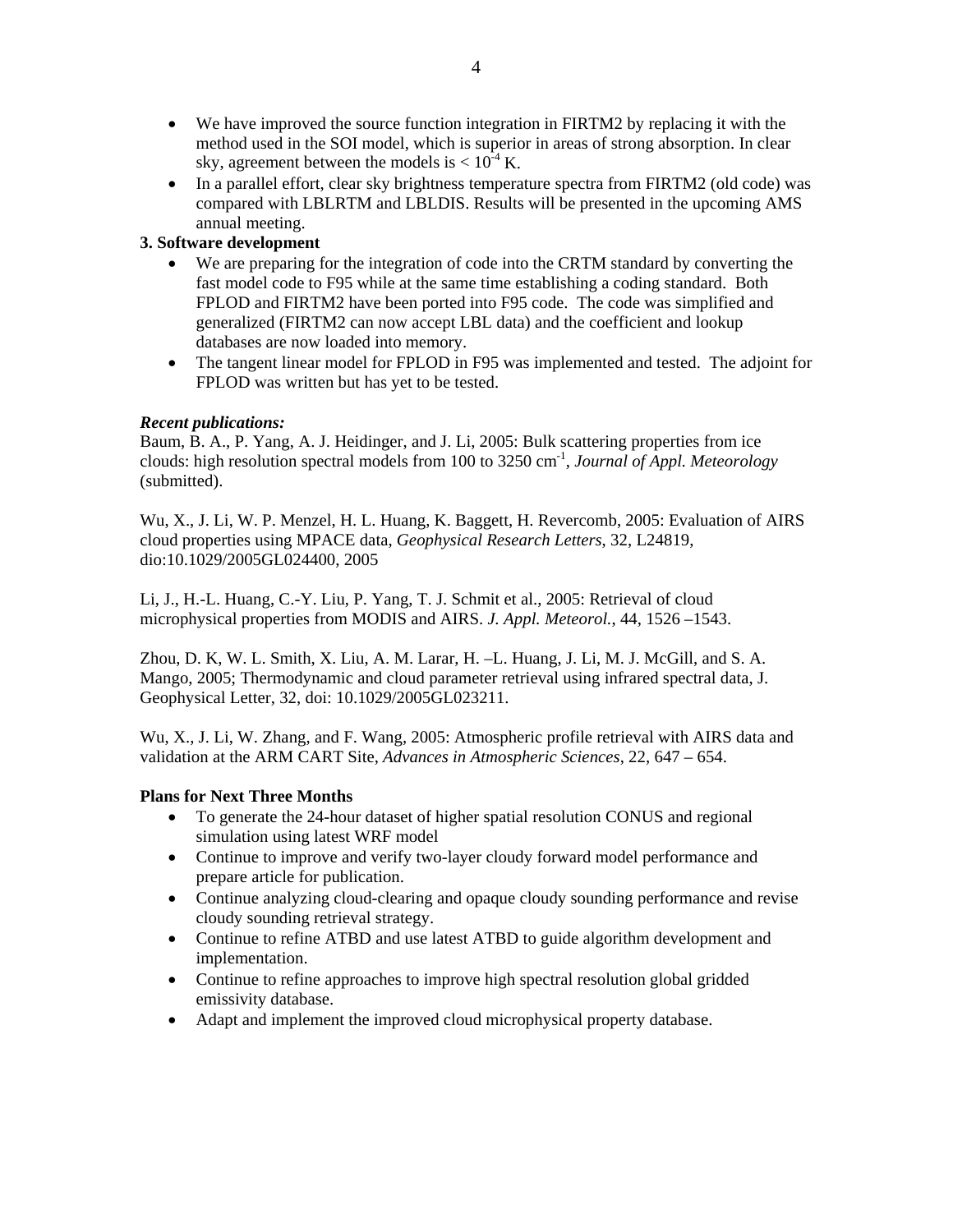**Significant achievements in the last three months** 

- **HES sounding retrieval strategy is designed.**
- **An improved version of cloudy fast forward model is tested and delivered for TOA radiance simulation generation and to sounding team.**
- **A high spectral resolution gridded surface emissivity model is developed and under testing.**
- **Evaluating a double-moment microphysics scheme in future WRF model implementation.**
- **A 24 hours full disk dataset is generated.**

## *Task 2: GOES R Winds*

A new dataset was recently provided by the GOES-R retrieval algorithm group for the ATReC case that includes AIRS cloud-cleared or flagged retrievals. This new set of cloud-cleared AIRS retrieval moisture fields was used by the winds group to re-derive the height-resolved winds and assess the quality. In Fig 1, wind vectors derived by tracking the constant-altitude moisture surface (343 hPa) over three consecutive 30-minute analyses (yellow vectors) are achieved in the clear sky region to the west of the cloud mass associated with a developing storm. For comparison, simultaneous operational GOES-12 water-vapor-tracked (imager, single channel) vectors are shown in beige. It can be seen the primary coverage of the GOES water vapor winds is in the cloudy regions, and the simulated GOES-R moisture retrieval winds are complementary by filling in data in the clear sky regions. While only one level (upper) is shown, similar wind vector coverage is achieved at other levels and essentially throughout the depth of the troposphere.

The simulated GOES-R winds will be validated against available rawinsonde observations, and this assessment will be covered in the next report.

### **Significant Accomplishments in the last three months**

A new three-dimensional winds dataset was produced for the ATReC case using an updated retrieval algorithm that simulates HES soundings with cloud-masking.

### **Plans for Next Three Months**

The ATReC dataset will be validated against collocated rawinsondes.

A new case is being prepared by the retrieval group with a goal to assess the ability to retrieve good wind coverage in the marine boundary layer.

A second new case is being prepared by the modeling group that will simulate full-disk GOES-R HES coverage over a 24-hour period. The winds group will attempt to derive vector fields from this case once we are provided with the retrieval moisture fields.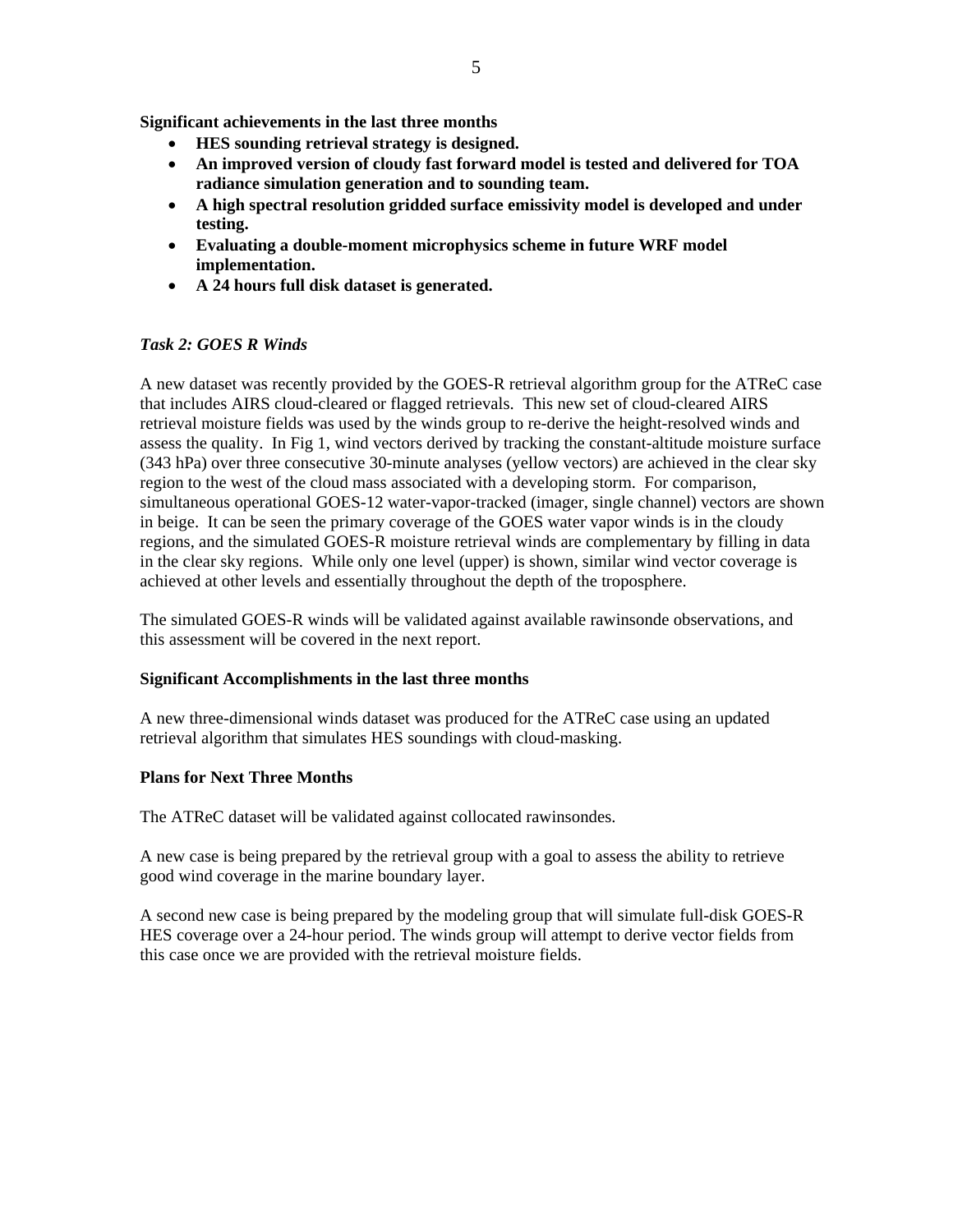

Fig 1. Wind vectors derived by tracking the constant-altitude moisture surface (343 hPa) over three consecutive 30-minute analyses (yellow vectors) in the clear sky region to the west of the cloud mass associated with a developing storm. For comparison, simultaneous operational GOES-12 water-vapor-tracked (imager, single channel) vectors are shown in beige

# *Task 3. Preparation for Data Assimilation*

## *Topics Summary*

It is well known that the quantitative precipitation forecast (QPF) is one of the most challenging tasks in NWP due to the lack of high-resolution data preceding the start of and during the storm for storm initialization and model development. The next generation GOES sounding instrument will provide infrared radiances with very high horizontal, temporal and spectral resolutions, leading to a revolutionary improvement in meteorological observations and forecasting at smallscales. Our study aims at preparing for GOES sounder data assimilation when future high spectral, spatial and temporal observations are made available. Having developed the tangent linear and adjoint models of the clear-sky radiative transfer model and conducted some adjoint sensitivity studies in the previous year, the remaining efforts involve those related to choosing observations that are to be included in data assimilation. To do so, a new high-resolution model simulation is generated and used for simulating hyperspectral measurements in a convective environment. Our research activities in the past three months can be summarized in the following four areas:

## **1. High-resolution model simulation**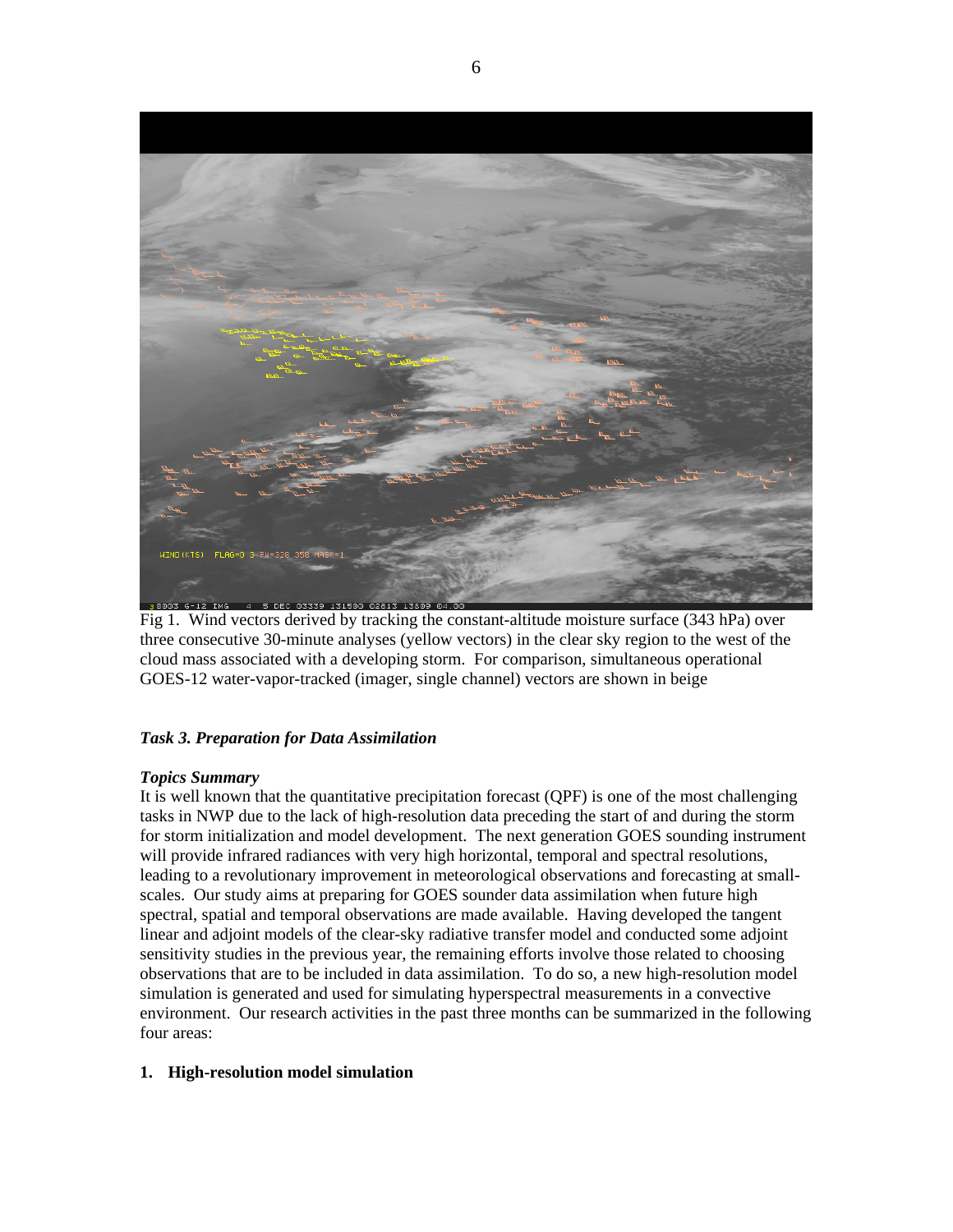The 2002 convective activities that occurred over the Central Plaints during 12-13 June 2002 are simulated using a larger 4-km domain (300 X 300 horizontal grid points and 54 vertical levels). The MM5 model for both domains was initiated at 0000 UTC 12 June, 2002. This new simulation captures the observed rainfall pattern from Texas to Oklahoma as well as the

movement of the observed precipitation from the north of Oklahoma to the southeast of Oklahoma (Fig. 2) quite well, except that the model predicts the convective initiation two hours earlier than the observed time. An average score of 0.3 is achieved during the entire 15-h convective episode.



Figure 2. NCEP observed (left panels) and MM5 model simulated (right panels) 4-km 2-h accumulative precipitation ending at 2200 UTC 12, 0000 UTC, 0200, and 0400 UTC 13 June.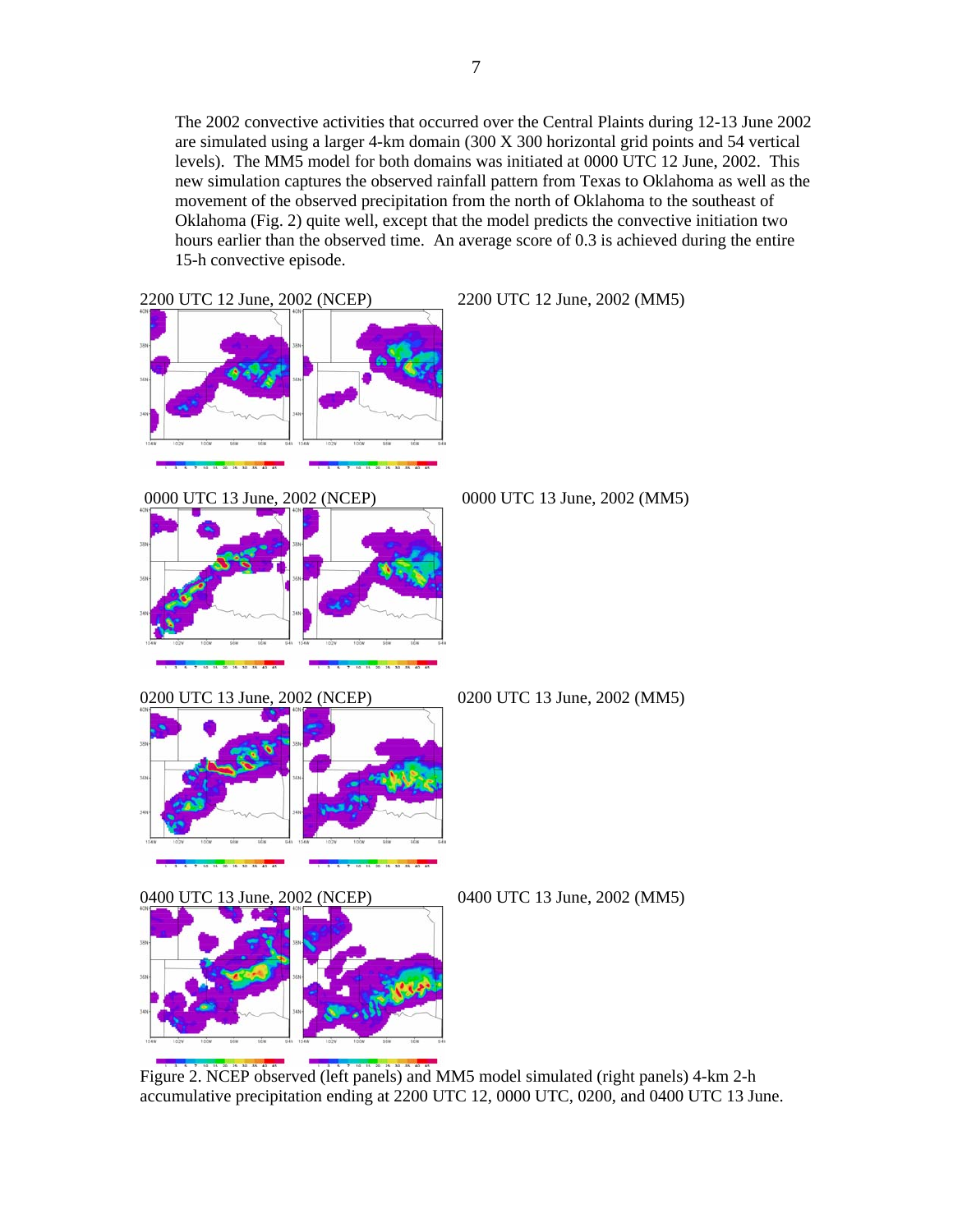### **2. Spatial and temporal variations of atmospheric states within and near a convective storm**

Unlike AIRS measurements for which the finite spatial foot print resolution is  $\sim$ 14 km at nadir, temporal resolution is 12 h, and less than 5% are not affected by clouds (i.e., clear-sky observations), Future GOES sounder will provide much more clear-sky observations due to its high horizontal and temporal resolutions. This is an attractive feature of GOES (or GIFTS) observations given the difficulties to properly account for the cloud effects in the so-called "forward radiative transfer model" that is required for GOES data retrieval and assimilation. The potential impact of clear-sky GOES-R or GIFTS observations to the prediction of convective initiation and development could be much more significant than AIRS measurements.

Small-scale features are found in clear sky atmosphere in convective cloud environment. Figure 3 shows the surface water vapor mixing ratio and temperature distributions for all the clear-sky points at the time when the convective initiation started. It can be seen that before the convective initiation, an area of maximum surface water vapor mixing ratio is found over the borders of Oklahoma and Kansas, where the convective initiation started. Fine-scale gradients of both water vapor and temperature fields are found in the immediate environment of convection.

Using the GIFTS clear sky forward radiative transfer model (RTM), which calculates clear-sky radiance based on input MM5 atmospheric temperature, mixing ratio, ozone, and pressure across its 101 standard vertical levels as input profiles, the distributions of clear-sky brightness temperature are deduced (Fig. 4). It is seen that the small-scale water vapor and temperature information are contained in GIFTS clear-sky radiance measurements in the immediate environment of convection. It is thus concluded that GIFTS high-horizontal measurements will be extremely valuable to short-range QPFs.

Abrupt vertical and temporal variations of the atmosphere are also observed (Figures omitted).



Figure 3. Surface water vapor mixing ratio (left, g/kg) and temperature (right, K) distribution for the clear sky points at 2200 UTC 12, 2002 from MM5 Model output. The white area indicates cloudy area. A straight line and three clear sky points used in the following sensitivity study are indicated in the right panel: A (plus symbol), point B (open circle symbol), point C (closed circle symbol).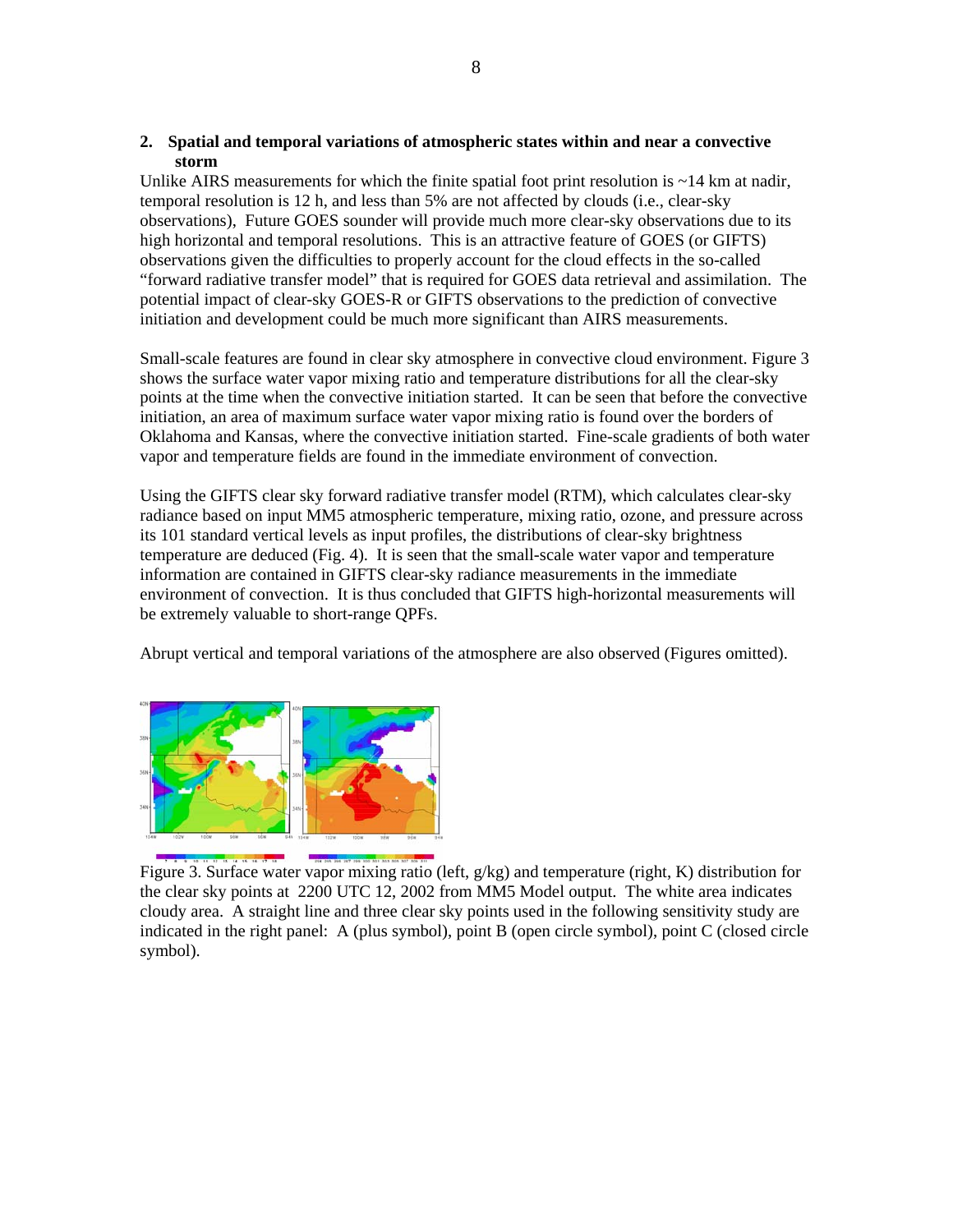

Figure 4. Simulated clear-sky brightness temperature distributions at channels 892.5818 cm<sup>-1</sup> (left) and  $1030.8287$  cm<sup>-1</sup> (right) at  $2200$  UTC 12 June,  $2002$ .

#### **3. Quality control for clear-sky radiance assimilation**

Infrared radiances are a very useful source of information for atmospheric data assimilation. The presence of clouds in a satellite's field of view (FOV) contaminates the radiance data such that valuable atmospheric information is not easily attainable. In order to handle this problem, some centers, such as the European Centre for Medium-Range Weather Forecasts (ECMWF), only clear-sky radiances are assimilated (McNally and Watts, 2003). As a result, only a small percentage of AIRS data is used by most of numerical weather prediction (NWP) models. While this method is effective for global forecasting purposes, its application for regional forecasting is limited due to the low number of clear-sky radiances for regional domains. In order to maximize the usefulness of the AIRS data for mesoscale model forecasts, a quality control procedure is developed that maximizes the usefulness of AIRS infrared data for regional, short-term QPFs. This quality control procedure consisting of two steps:

#### 1) *A Cloud-Contaminated Data Removal Algorithm*

The weighting functions are calculated on each grid point. A cut-off pressure (COP) level for each channel is determined based on the vertical broadness of the corresponding weighting function profile. Only if a cloud is present above the COP level, the data is removed.

#### 2) A *biweighting Residual Outlier Removal Procedure*

Additional data that is significantly different from the MM5 model forecasts is also removed by this second step.

Figure 5 shows the comparison of AIRS observed and SARTA simulated BTs for 18z 11 July, 2003 for channels 7.13 µm. SARTA simulated BTs are calculated using MM5 18-hr forecast data from the test case used. Four distinct data types can be seen in top panel of this figure: 1) the data points flagged as cloud contaminated by the first step of the LCCDR algorithm and were removed (blue), 2) the data points identified by the biweight screening method as residual cloud contamination and removed (red), 3) the data points which have passed through both quality control checks and are considered to be uncontaminated AIRS data by the LCCDR algorithm (black), and 4) those points which are from entirely clear-sky points (green). The lower panel shows all clear-sky points (both LCCDR-identified cloud-uncontaminated data and completely clear-sky points) in black; the red line indicates the best-fit line for the remaining uncontaminated AIRS data. It is seen that for this water vapor channel, the observed BTs are lower than simulated values at low BTs. The proposed quality control procedure does an adequate job in identifying and removing practically all of the cloud contamination. The first step of the algorithm does a fine job identifying most of the cloud contamination using the MODIS cloud top pressures, as those data which are severely cloud-contaminated (indicated by those data which exhibit large discrepancies between AIRS and SARTA BT values) are completely removed from consideration. The data field is further thinned by the second step of the algorithm, as some additional data which deviates greatly from model simulations are flagged as outliers (either due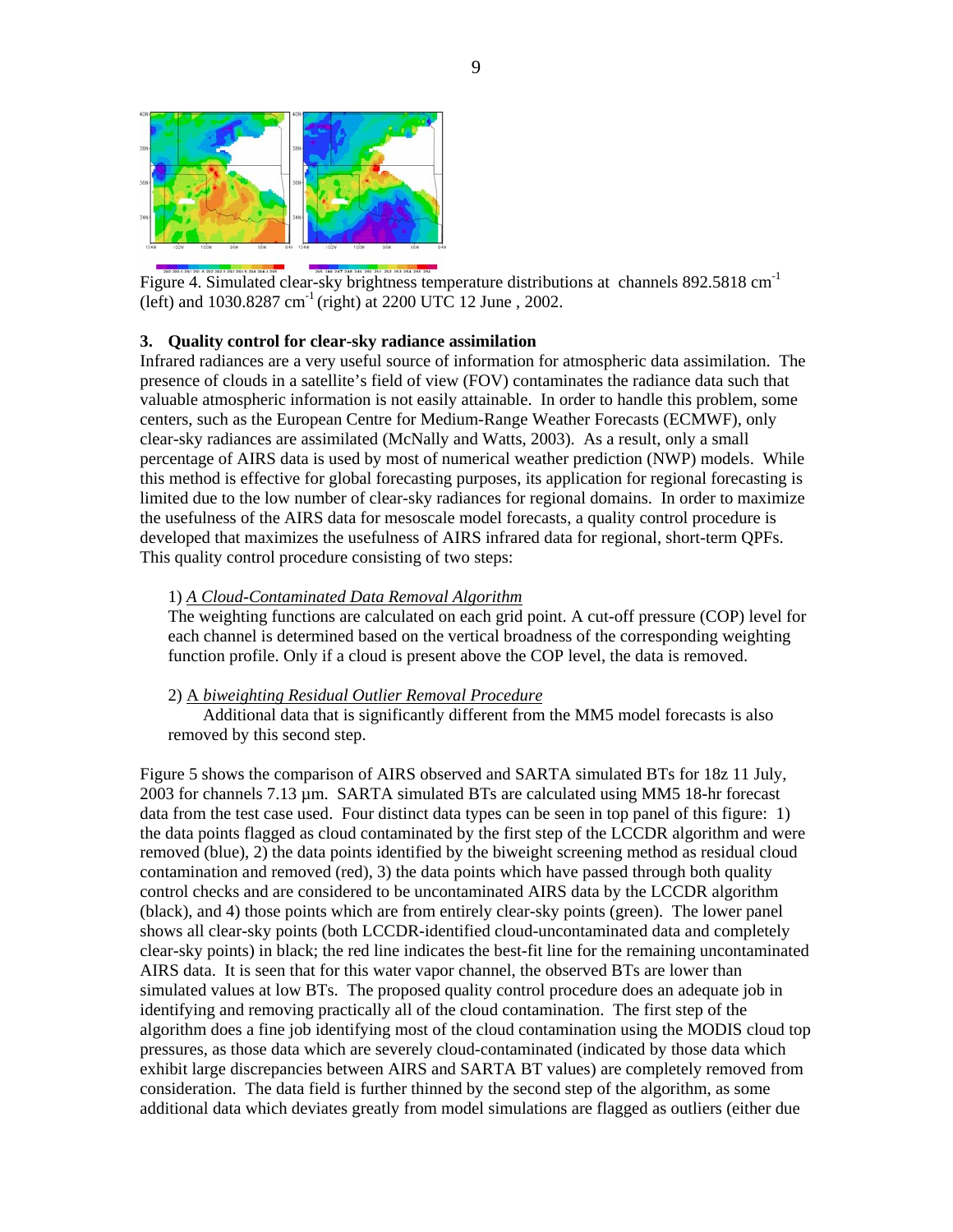to residual cloud contamination, or some other as yet unidentified reasons such as model deficiencies) and removed. The data that remains for each channel exhibits excellent agreement between the AIRS observed and SARTA simulated BTs, as those points are tightly clustered along the y=x line.

Figure 6 shows the total number of clear-sky data points (blue line) and the total number of LCCDR "clear-sky" data points (red line) of the 323 AIRS's team selected NWP channels (grouped in decreasing maximum WF height). As can be seen here, the total number of useable points (red and blue lines combined) is dramatically increased for most channels when using the LCCDR algorithm (red versus blue) except for those channels whose peak WF is near the surface. As the maximum WF level lowers in the atmosphere by channel, the cut-off pressure level used by the LCCDR algorithm also decreases to a point where there are some channels (mainly window channels) which must be screened of any cloudiness to avoid contamination.

Although data is minimally removed, the root mean square error (RMSE) and mean absolute error (MAE) are both reduced and the correlation between AIRS and SARTA BTs is increased drastically after the quality control (Fig. 7), indicating far better agreement between the simulated and observed BT fields.



Figure 5—(a) AIRS versus SARTA BT comparison at 18z 11 July, 2003 for the 7.13 um water vapor channel (channel 1583). SARTA data generated from 18-hr MM5 forecast data. Blue dots illustrate those points excluded by the first step of the algorithm; red dots indicate points excluded by second step (biweight method); black dots indicate those data points which successfully passed the quality control methods; green dots indicate completely clearsky points. (b) Same comparison as (a), but only for those points which successfully passed through the first step of the algorithm and completely clear-sky points. Red line illustrates the best fit to the acceptable data distribution; blue dashed line indicates the  $y=x$  line.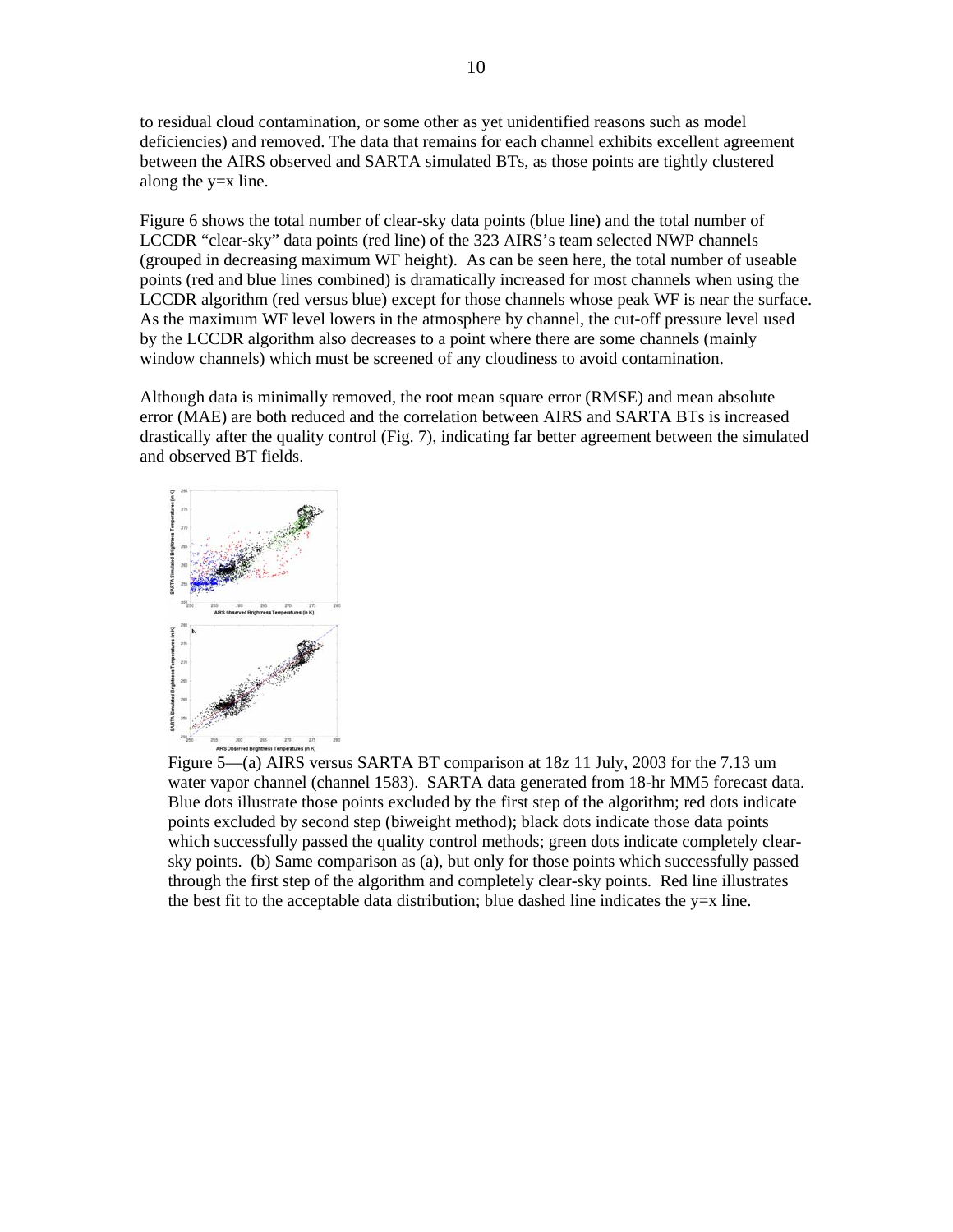

Figure 6—Total number of clear-sky points (blue line), LCCDR clear-sky points before biweight method (green line), and LCCDR clear-sky points after biweight method (red line) for all 323 NWP AIRS channels (grouped in decreasing maximum WF height) for 18z 11 July, 2003. Pressure levels in hPa.



Figure 7—(a) RMSE for all 2378 AIRS channels at 18z 11 July, 2003, before and after applying LCCDR (in K); (b) MAE for all 2378 AIRS channels at 18z 11 July, 2003 before and after applying LCCDR (in K); and (c) Correlation coefficients for all 2378 AIRS channels at 18z 11 July, 2003 before and after applying LCCDR (correlation coefficient is dimensionless).

### **4. Channel selection**

The GIFTS instruments will provide radiance measurements at many thousands of different channels. It is neither feasible nor efficient to assimilate all of the infrared channels. An effective channel selection is required that determines a subset of GIFTS channels that is sufficient for QPFs at convective scales. A substantial review of the existing methods of channel selection that were tested for the Atmospheric Infrared Sounder (AIRS, 2378 channels) and the Infrared Atmospheric Sounding Interferometer (IASI, 8461 channels) was made. Existing methods for channel selection include (i) Data Resolution Matrix (DRM) methods which select channels according to the relative importance of each observation on the analysis (Menke, 1984); (ii) Iterative methods maximizing the entropy reduction (ER) or the degree of freedom for the signal (DFS) (Rodgers 2000); and (iii) Jacobian methods which select channels based on the weighting functions (Aires et al. 2001).

It is felt that for convective QPFs applications, a new channel selection method based on observed and modeled vertical resolutions must be developed. Factors that must be considered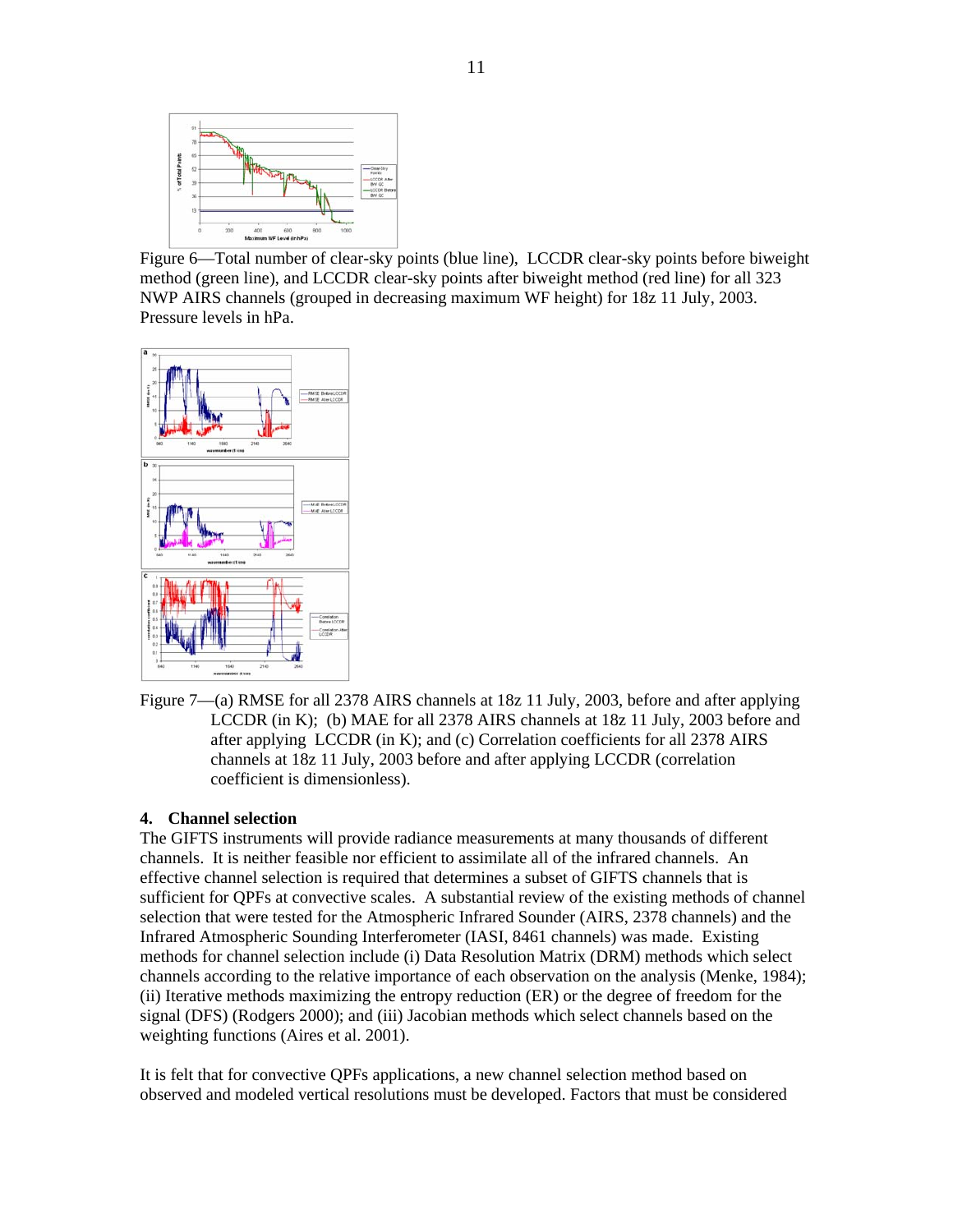include information redundancy of GIFTS observations, sensitivity of QPFs to GIFTS measurements, the actual vertical variations of the atmosphere, the highest vertical resolutions the GIFTS measurements can possibly provide, and the required vertical resolution to model convection.

## **Plans for Next Three Months**

1) Channel selection

Having completed a substantial reviews of all the existing channel selection methods, we proposed to do the following:

- a) Determine the observed vertical variations of the atmospheric state using radiosondes, GPS radio occultation observations, and satellite retrievals.
- b) Determine the highest vertical resolution for mesoscale models to capture the observed (both winter and summer) storm features.
- c) Design a channel selection method which works best for APF applications.
- 2) Adapt GIFTS fast cloudy forward model in assimilation analysis work mentioned above.

## *Task 4: GOES-R Ground System Design and Studies*

Under the ground data system task, we proposed to develop methods for creating, storing, processing, and distributing large datasets of the type anticipated during the GOES-R era from the HES sounder. The approach we are using is to take advantage of the sensor description of the NASA GIFTS instrument as a prototype for an instrument that could meet the HES specifications. Under continued NOAA funding we have developed a NWP simulation capability, a GIFTS top of atmosphere fast radiative transfer model, a GIFTS instrument simulator (radiance to interferograms), and a set of pipeline processing software for demonstration of parallel processing techniques.

In the current reporting period we were able to update the GIFTS radiative transfer model to include several important improvements, including an estimate of thermal reflection from the surface combined with a realistic geographic database of infrared land surface emissivity (also developed at UW-CIMSS). Moreover the 24 hour simulation of Earth atmospheric state parameters from the UW-CIMSS version of the WRF model was used to create top of the atmosphere radiances using the improved GIFTS radiative transfer model and then these radiances were converted to interferograms using the GIFTS simulation model. This is a very large and challenging computing task which creates a very large volume of output. Several technical computing issues have been raised and resolved in order to successfully create and store these data. The 24 hour dataset is being made available via web links to the science community in general and NOAA OSD in particular. A conference paper (Olson, et al., 2006) describing the GIFTS 24 hour dataset was written and submitted for the AMS 2006 annual meeting. The publication will be reported during the next quarterly report.

Progress on the GIFTS L0-L1 ATBD lead to the submission of a conference paper (Knuteson, et al., 2006) illustrating the application of the GIFTS calibration algorithm on simulated Earth scenes as they would be observed by the GIFTS sensor. This paper includes an example of the expected radiometric accuracy uncertainty for a typical GIFTS data cube. The software for the prototype implementation of the L0-L1 GIFTS ATBD was developed in parallel under NOAA OSD funding. The so called GIPS (GIFTS Information Processing System) pipeline was largely completed by the end of calendar year 2005. We anticipate with continued NOAA funding to be able to demonstrate realistic processing accuracy and throughput by running the 24 hour GIFTS